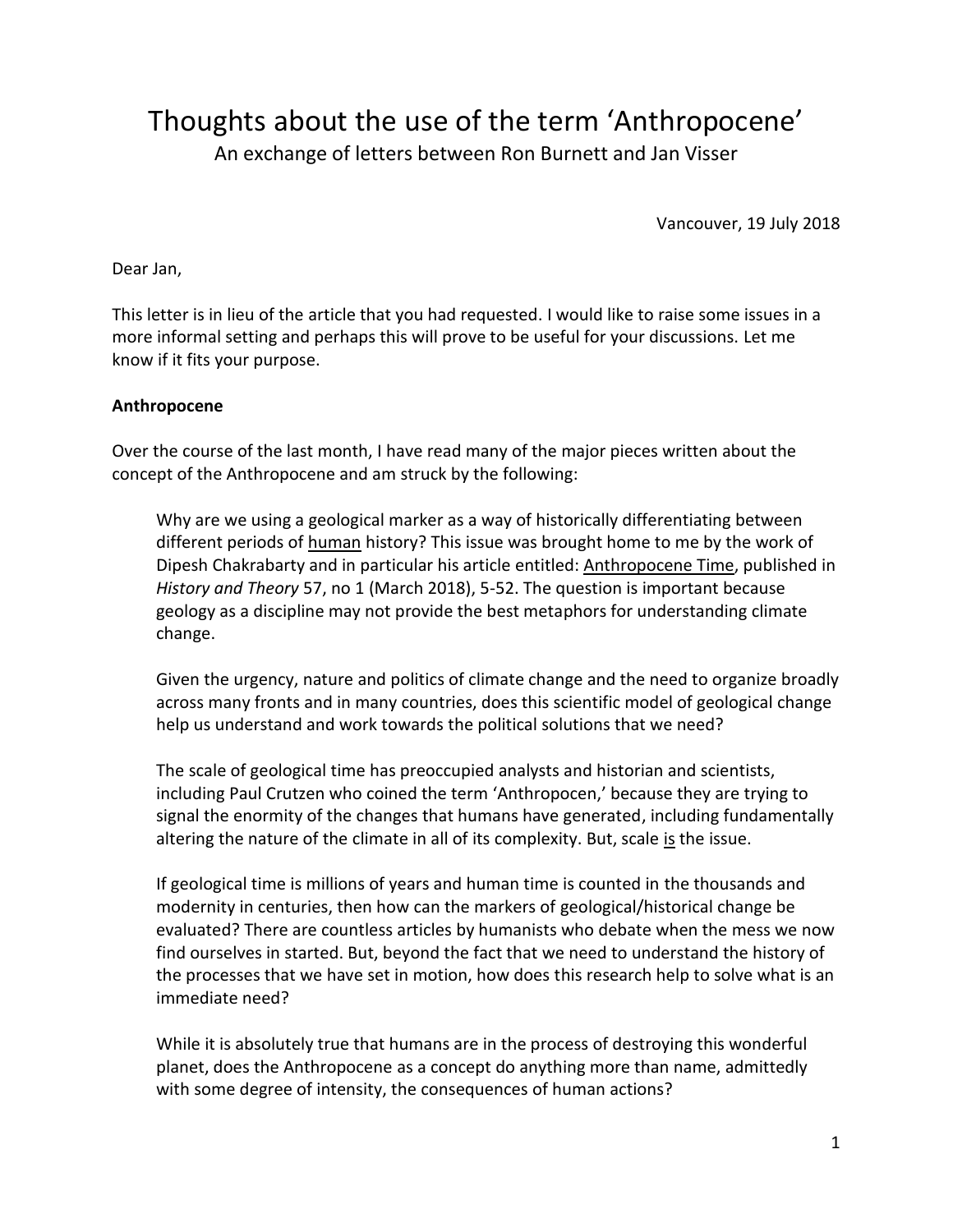Over the last two years in particular but going back to 2000 at a minimum, there has been continual debate about when the Anthropocene started. Does this matter? The facts surrounding climate change have been articulated in hundreds of reports and articles and scientifically proven. An argument could be made that we need to understand the history of climate change and this makes sense to me. Further arguments could be made that giving meaning to the term will help accelerate the urgency of additional analysis and efforts to find solutions. It is also important to contextualize climate change as a historical phenomenon.

But, we are dealing with cultural and political issues that need to be communicated quickly and effectively. Do these debates enable communication and learning or further obscure the causes of climate change?

In an article of great importance to which Paul Crutzen contributed, entitled: *The Anthropocene: conceptual and historical perspectives* in *Phil. Trans. R. Soc* A (2011) **369**, 842- 867, by Will Steffen, Jacques Grinevald, Paul Crutzen and John McNeill, an assertion is made that the Anthropocene started around 1800 with the advent of the Industrial Revolution. The authors correctly describe the enormous impact humans have had on the climate of the earth. However, they then make the assertion that humans have become a 'geological force' (843) of such enormity that "it rivals some of the great forces of Nature in its impact on the functioning of the Earth system." (843) (The authors use capitals)

Either they have misunderstood or don't know what the term naturalization means in cultural studies, communications studies and anthropology. To naturalize is to create an ahistorical model that makes whatever process being described inevitable. They are inadvertently or deliberately closing the debate. They are painting a picture that precludes political action, scientific research or cultural change from intervening and being successful in stopping or slowing what is happening to the planet.

Paradoxically, Crutzen in particular repeatedly expresses the hope for change, but real, substantial and long-term change cannot be achieved unless humans feel capable of envisioning the outcomes to their engagement with change. The environmental movement made this mistake in the late twentieth century when it described the impact of climate change in apocalyptic terms. Al Gore, notwithstanding the brilliance of the films he made, continued this tradition of fear-mongering, which paradoxically leads to disempowerment because when a problem is too big, people naturally see no solutions to it.

When the comment is made that humans have entered a new geological epoch which they have produced are we not doing the opposite to what we intended? If geology were being used as a metaphor, then I would continue to be concerned, but a little less worried about the conflation of science, outcomes and cultural understanding. To talk in this way, is actually to make it appear as if everything we are experiencing around the climate is governed by a predictable outcome (which is why some scientists are talking about colonizing other planets).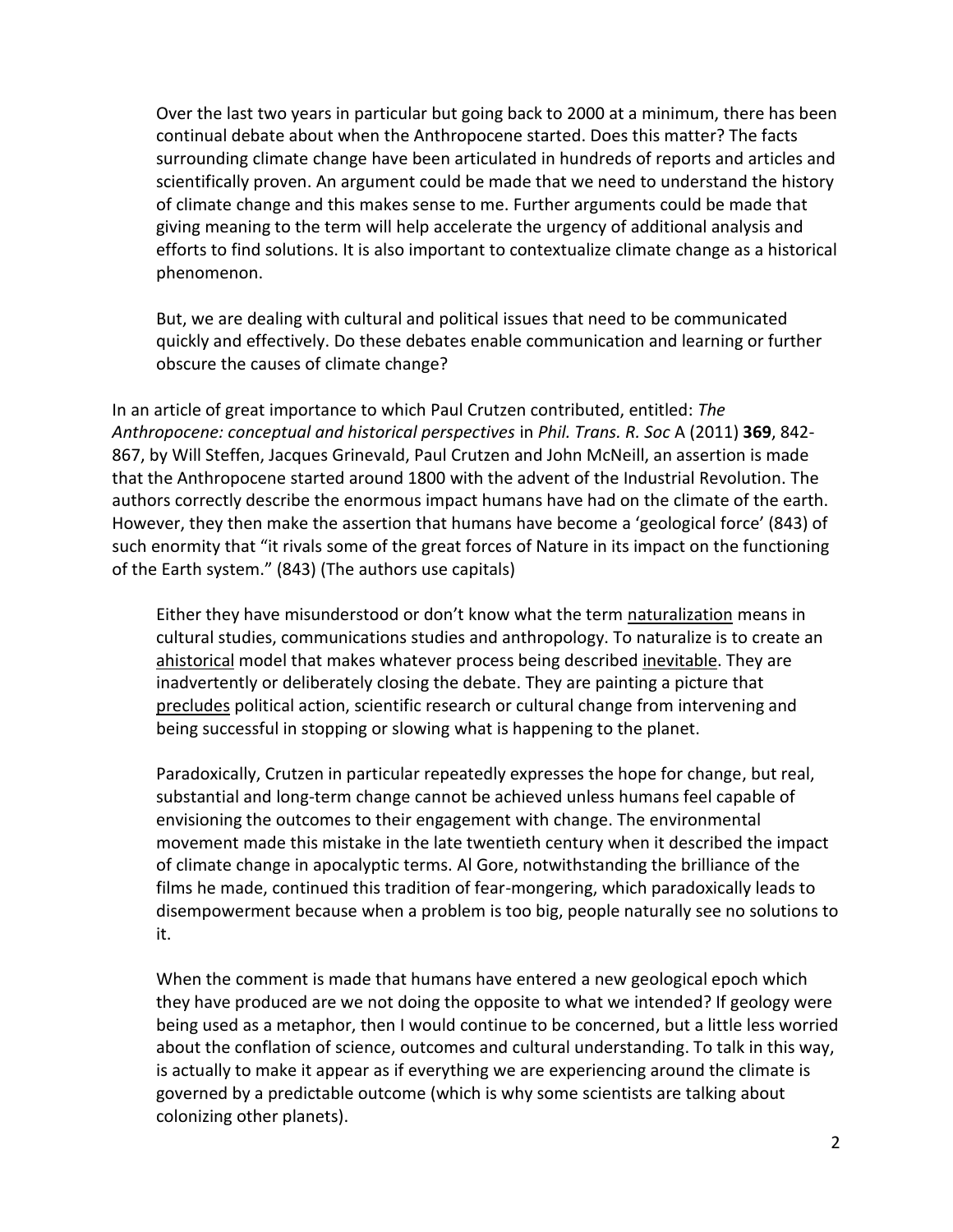Most of geological time was not influenced by humans, which is why to some degree, the word nature is used to describe processes and outcomes that seem to have no author. This is perhaps the centre of the challenge I have with the use and discussion of the Anthropocene. The conceptual framing around the Athropocene is looking for the authors of climate change and while we know many of the actors and many of the causes, we also know many of the answers and solutions. There are no mysteries here about what humans have done and are doing and what needs to be done in response.

Given this knowledge, why have humans done so little to slow the acceleration of climate change?

The Anthropocene, if we are to use it all, must be treated as a cultural term or model that will explain the scientific reasoning behind the climate changes we are presently experiencing. It must be used as a means to an end, as a tool of communications and not as an ontologically inevitable outcome to human blindness.

We need new ways of thinking about cultural cognition. We need to understand how to read into and understand the resistance to science and evidential thinking. We also need to recognize that geology as a discipline may not serve that purpose. In fact, what we are missing is scientific reasoning used in a cultural context with enough explanatory power to envision solutions and enough commitment to realize them. Evidential thinking and ensuing actions only work when people see the outcomes to the claims being made. It seems to me to be irrelevant whether we have entered an age of extinction in anthropocenic terms, since by definition we won't be around to see it.

Sincerely,

*Ron Burnett*

Lienden, 20 July 2018

Dear Ron,

Thank you so much for this thoughtful and valuable contribution.

As you raised the issue of 'fit,' it is well possible that the fit with the Villanova dialogue is not ideal. In fact, I can't at this stage predict about any of the multiple contributions, including my own, what its fit will be. We have to see. I think, though, that there is enough in your 'letter' that makes it well worth to include it among the other 'Thoughts about Learning and Thinking in the Anthropocene.' At this stage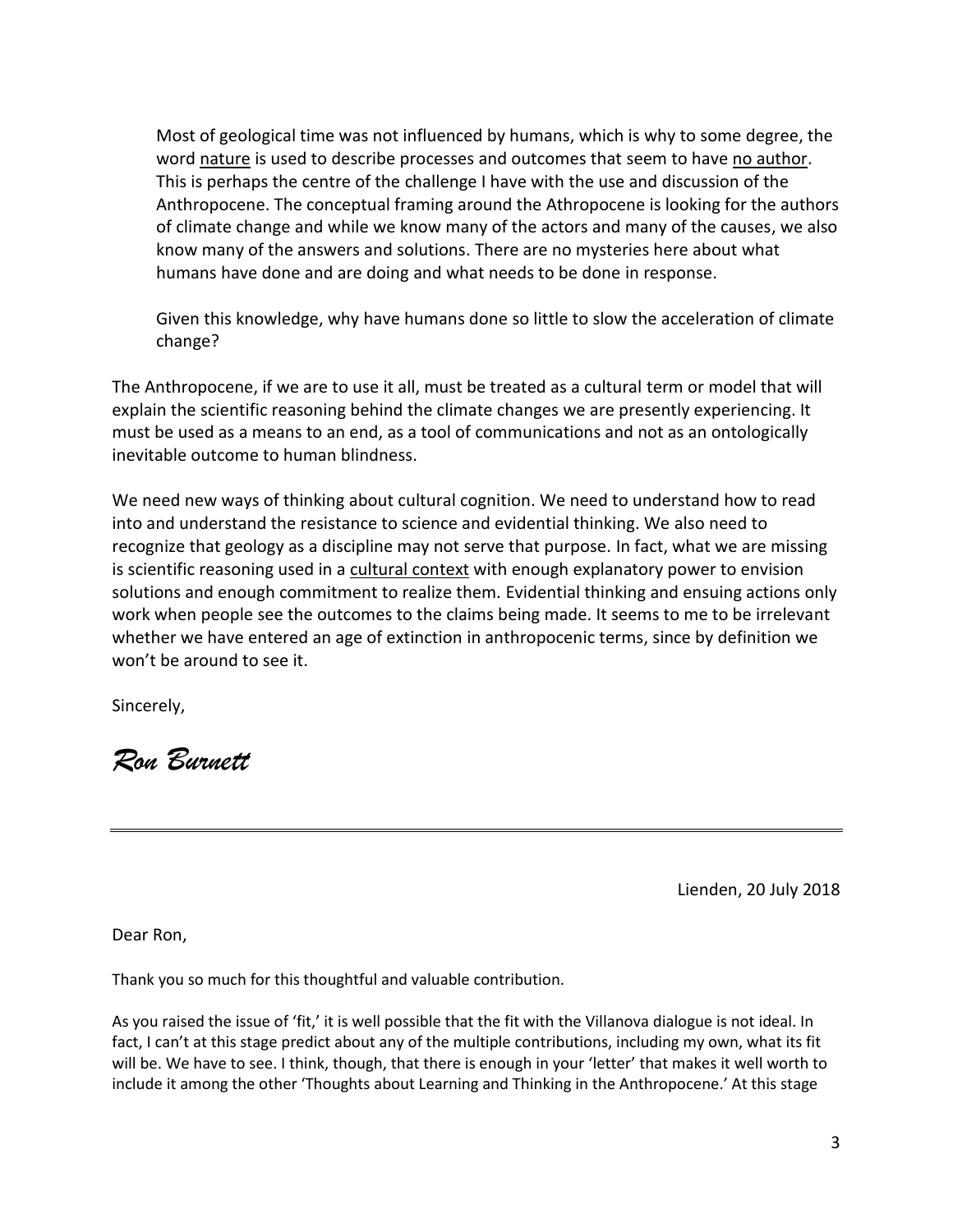we are obviously in an exploratory mode. In the tradition of brainstorming, all contributions are welcome and considered of equal potential value.

Like you, I also have questions regarding the concept 'Anthropocene.' My concerns have less to do with the suggestion that it is a geological epoch (I don't think it is and the International Union of Geological Sciences has so far rejected this idea as well), but more with the almost exclusive focus that it generates among most users of the term on climatic change. The world system, in my view, is not only defined geologically and atmospherically, but also, for instance, ecologically; biologically, particularly as regards biodiversity and the planetary microbiota; economically; culturally; ethically, and in terms of governance. No doubt, more dimensions can be identified regarding how anthropogenic action impacts vital conditions for sustained intelligent life on planet Earth. Crutzen perhaps popularized the term, but he wasn't the first one to use it and thinking about anthropogenic influence is much older. I already read books about it in the 1950s.

While I agree with you that we need "political solutions," we should not forget that, if things run the right way, politics is made by the people who elect their representatives. And people have the ability to change, usually in co-evolution with cultural change. I thus think we should look at those change processes, in particular at conditions we may together create in our communities and societies that set such change processes in motion and then further facilitate them. How we organize our schools, and the broader context of the learning landscape that lifelong learners navigate, is part of the conditions we should look at.

That said, I hasten to add that the learning landscape should be conceived as far more comprehensive than the landscape of 'things educational.' As the woman who yesterday sold me 2 kg of homegrown cherries from the fertile region between the big rivers that run though the low lands where I currently am remarked: "It's advertising that causes us to misbehave." Indeed, the culture of advertising prompts us to lose the habit of mind that is called 'critical thinking.' It explains why it has become so easy to sway an election simply by spreading trolls through the internet. While Trump and Tsar Putin are problems, the bigger problem are the masses of people who undergird their power, willingly or unwillingly. I'm afraid that in the US it's some 50% of the population that falls into the category of the 'willing.'

My own vision regarding the 'nature vs. culture' issue is that it is an unhelpful distinction. It inherently positions us outside nature whereas we are part of it. Among the many things that must change for human life to sustain now that we have the capacity to eliminate the conditions for its existence is that we must regain harmony. It's the destruction of harmony, as sanctioned by many of the major religions, that has led to the false belief that we are the masters in the natural environment of which we are part.

What do you think?

Warm regards,

Jan Visser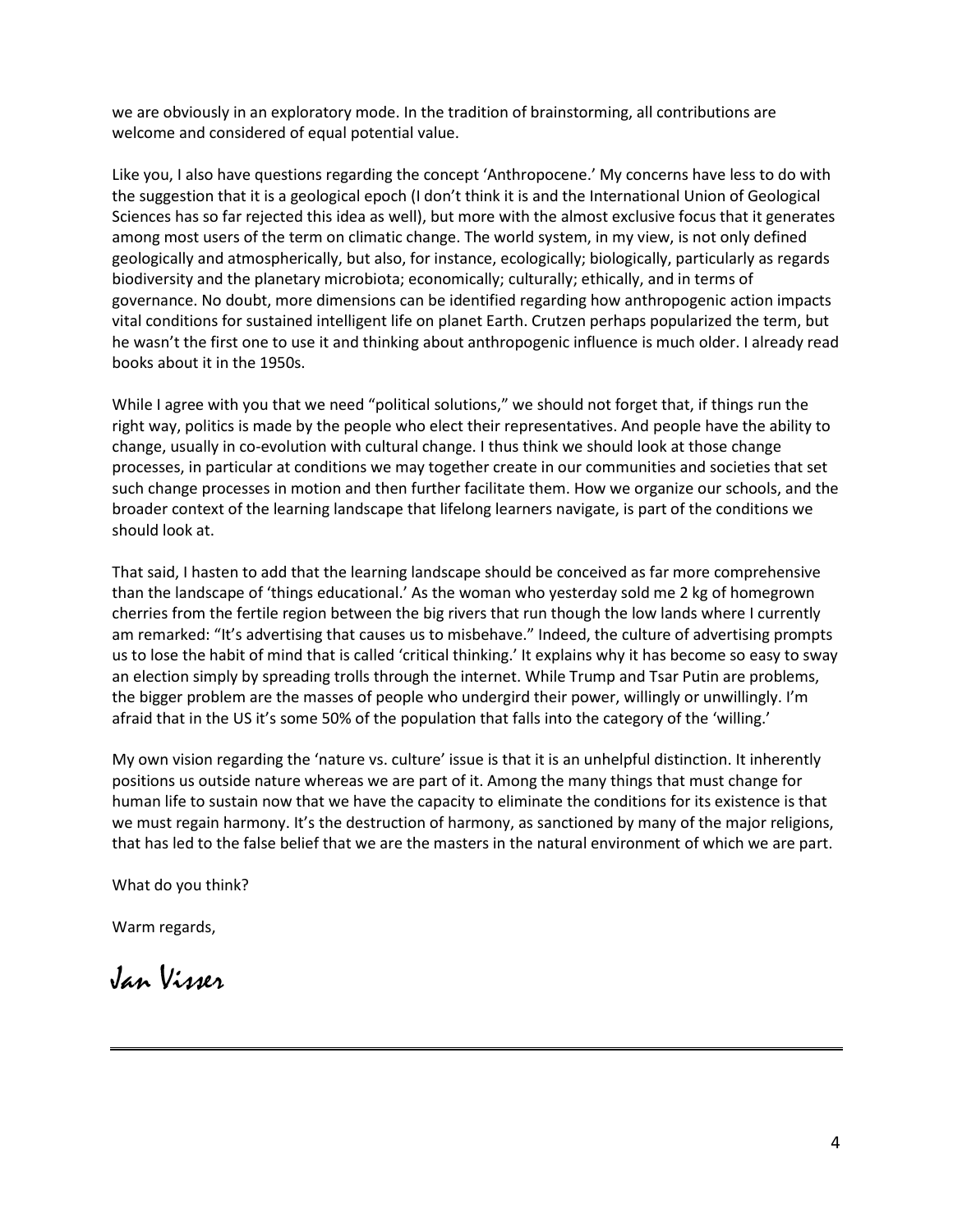Jan

Thanks for the long 'letter.'

You are right about Crutzen, but I was dealing with the 'modern' reappearance of the term in a context of crisis.

The fundamental argument for me centres on the role of scholars who seek debates and terminology that actually misses the point and works against their better interests and stated goals.

The crisis of climate has now reached a level of urgency that we need Communications and Cultural and Political models and actions that will trigger awareness and change. I see the notion of periodization as a distraction from the larger challenge of learning. But I also think that scholars from many disciplines are not taking the risky step of speaking out in public and spending time in real political work to make change happen.

I agree nature vs culture is not helpful, but I was not suggesting that it was. Rather, it is the absence of cultural analysis and absence of knowledge of how to develop models of communications around issues of essential concern that really bothers me. None of the people attending Villanova with you have expertise in these areas. They are all great and the pieces are terrific, but the reality is that we need a completely new "educational" approach that centres on what and how the generation now in their thirties sees the world and how we can be of help to making change happen.

Anyway, thanks again,

love

*Ron*

Lienden, 20 July 2018

Thanks so much, Ron. While I regret that, through force of circumstance, you will not be able to attend and participate in the Villanova dialogue, I hope that our exchange of thoughts will be helpful to those of us who can and others who, for various reasons, are unable to join as well. You are not alone in being a 'contributor *in absentia*.'